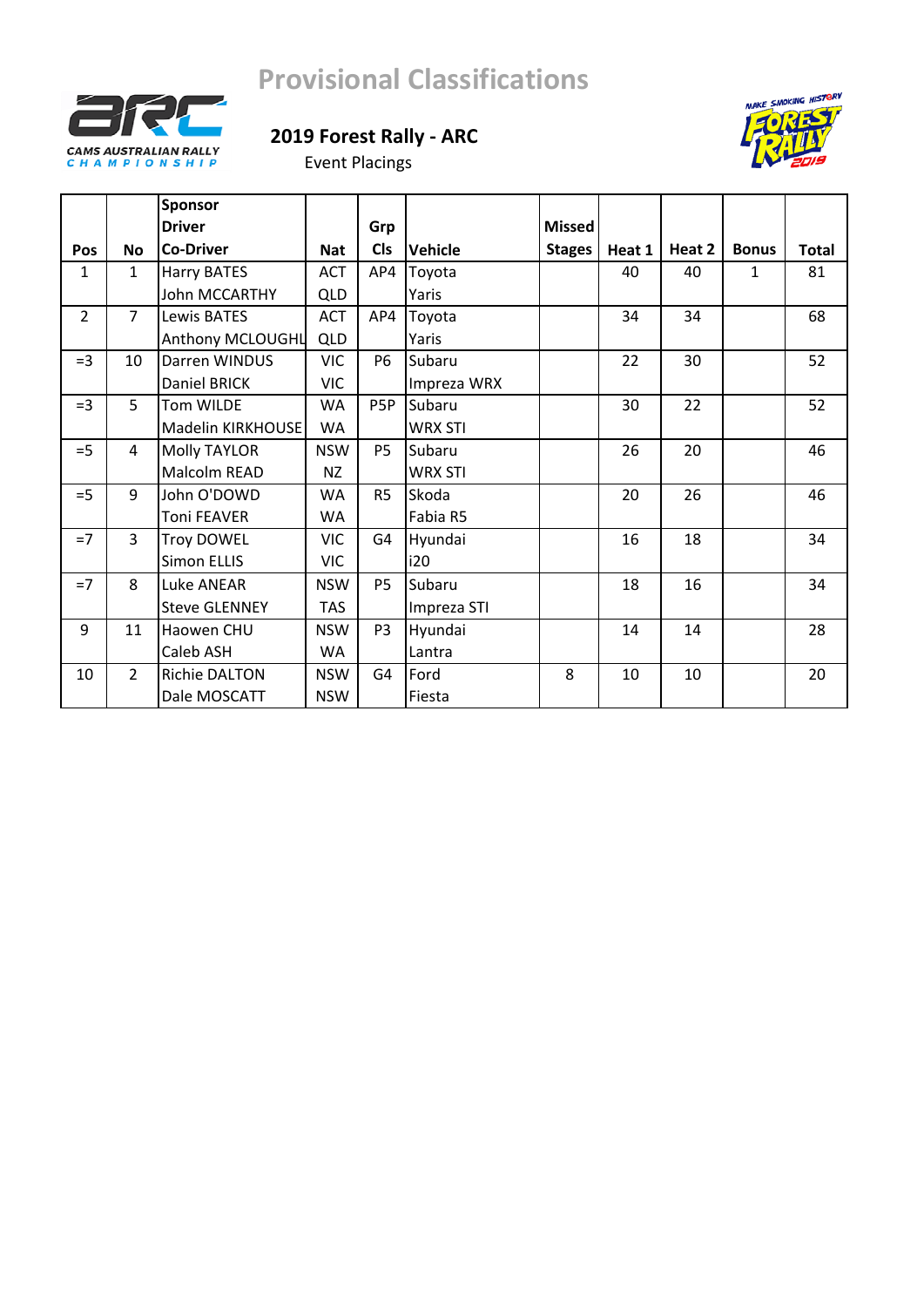





|            |               | <b>Sponsor</b>       |            |                  |                |               |        |        |              |       |
|------------|---------------|----------------------|------------|------------------|----------------|---------------|--------|--------|--------------|-------|
|            |               | <b>Driver</b>        |            | Grp              |                | <b>Missed</b> |        |        |              |       |
| <b>Pos</b> | <b>No</b>     | <b>Co-Driver</b>     | <b>Nat</b> | <b>CIs</b>       | Vehicle        | <b>Stages</b> | Heat 1 | Heat 2 | <b>Bonus</b> | Total |
| 1          | 7             | Lewis BATES          | <b>ACT</b> | AP4              | Toyota         |               | 40     | 40     | 1            | 81    |
|            |               | Anthony MCLOUGHL     | <b>QLD</b> |                  | Yaris          |               |        |        |              |       |
| $=2$       | 10            | Darren WINDUS        | <b>VIC</b> | P <sub>6</sub>   | Subaru         |               | 30     | 34     |              | 64    |
|            |               | Daniel BRICK         | <b>VIC</b> |                  | Impreza WRX    |               |        |        |              |       |
| $=2$       | 5.            | Tom WILDE            | WA         | P <sub>5</sub> P | Subaru         |               | 34     | 30     |              | 64    |
|            |               | Madelin KIRKHOUSE    | WA         |                  | <b>WRX STI</b> |               |        |        |              |       |
| $=4$       | 3             | <b>Troy DOWEL</b>    | <b>VIC</b> | G4               | Hyundai        |               | 22     | 26     |              | 48    |
|            |               | Simon ELLIS          | <b>VIC</b> |                  | i20            |               |        |        |              |       |
| $=4$       | 8             | Luke ANEAR           | <b>NSW</b> | <b>P5</b>        | Subaru         |               | 26     | 22     |              | 48    |
|            |               | <b>Steve GLENNEY</b> | TAS        |                  | Impreza STI    |               |        |        |              |       |
| 6          | $\mathcal{L}$ | <b>Richie DALTON</b> | <b>NSW</b> | G <sub>4</sub>   | Ford           | 8             | 10     | 10     |              | 20    |
|            |               | Dale MOSCATT         | <b>NSW</b> |                  | Fiesta         |               |        |        |              |       |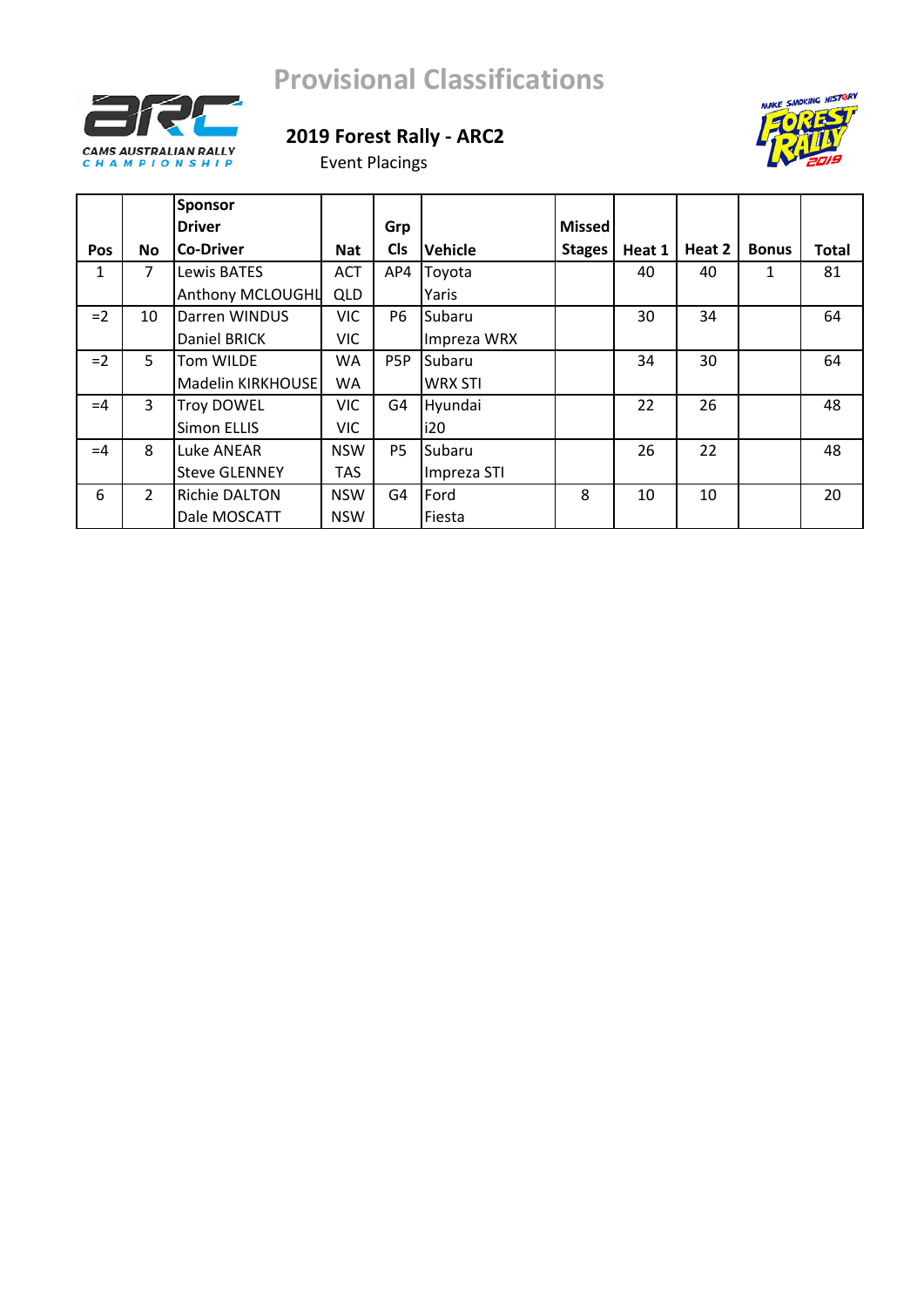

**2019 Forest Rally ‐ ARC** 

Stage Times Summary Heat 1

Listed By Classification



| Pos | Veh            | Crew                     | Vehicle            | Cat/             | SS <sub>1</sub> | SS <sub>2</sub> | SS <sub>3</sub> | SS <sub>4</sub>                                        | SS5     | SS <sub>6</sub>    | SS <sub>7</sub>              | SS <sub>8</sub> | SS <sub>9</sub> | SS10        | Pen $ M $ | Progressive      |
|-----|----------------|--------------------------|--------------------|------------------|-----------------|-----------------|-----------------|--------------------------------------------------------|---------|--------------------|------------------------------|-----------------|-----------------|-------------|-----------|------------------|
|     | N <sub>o</sub> |                          |                    | Class            | $2.69$ km       |                 |                 | 2.71km 10.73km 17.85km 13.00km 12.08km 10.73km 17.85km |         |                    |                              |                 | $0.85$ km       | $0.85$ km   |           | Total            |
|     |                | <b>BATES - MCCARTHY</b>  | Toyota Yaris       | AP4              | 01:49.2         | 01:49.7         | 06:24.9         | 11:10.2                                                | 07:42.3 | 07:47.8            | 06:14.9                      | 10:54.4         | 00:43.6         | 00:42.3     |           | 55:19.3          |
|     |                | BATES - MCLOUGHLIN       | Toyota Yaris       | AP4              | 01:49.4         | 01:49.4         | 06:36.4         | 11:22.3                                                | 07:42.7 | 07:43.5            | 06:18.4                      | 11:00.4         | 00:44.0         | 00:42.7     |           | 55:49.2          |
|     |                | <b>WILDE - KIRKHOUSE</b> | Subaru WRX STI     | P <sub>5</sub> P | 01:51.2         | 01:52.4         | 06:39.2         | 11:24.4                                                | 07:43.8 | 07:52.1            | 06:23.3                      | 10:59.2         | 00:43.4         | 00:43.4     |           | 56:12.4          |
|     |                | TAYLOR - READ            | Subaru WRX STI     | P5               | 01:53.8         | 01:54.1         | 06:37.8         | 11:25.1                                                | 07:44.3 | 07:51.5            | 06:23.2                      | 11:00.0         | 00:44.1         | 00:43.8     |           | 56:17.7          |
|     | 10             | <b>WINDUS - BRICK</b>    | Subaru Impreza WRX | P6               | 01:55.7         | 01:55.7         | 06:52.0         | 11:49.6                                                | 08:05.3 | 08:03.4            | 06:33.1                      | 11:34.0         | 00:45.4         | 00:44.3     |           | 58:18.5          |
|     |                | O'DOWD - FEAVER          | Skoda Fabia R5     | R5               | 01:55.6         | 01:52.3         | 07:03.7         | 12:01.9                                                | 08:09.4 | 08:10.8            | 06:39.8                      | 11:37.5         | 00:44.6         | 00:44.6     |           | 59:00.2          |
|     |                | <b>ANEAR - GLENNEY</b>   | Subaru Impreza STI | P <sub>5</sub>   | 01:53.3         | 01:53.2         | 07:10.0         | 12:09.5                                                | 08:13.2 | 08:41.0            | 06:37.5                      | 11:34.6         | 00:45.7         | 00:44.1     |           | 59:42.1          |
|     |                | <b>DOWEL - ELLIS</b>     | Hyundai i20        | G4               | 02:02.6         | 02:01.2         | 07:21.6         | 12:37.2                                                | 08:21.8 | 08:18.5            | 06:49.1                      | 11:56.2         | 00:47.9         | 00:44.9     |           | 1:01:01.0        |
|     | 11             | ICHU - ASH               | Hvundai Lantra     | <b>P3</b>        | 02:18.3         | 02:16.2         | 09:42.2         | 17:34.4                                                | 10:49.5 | 10:38.9            | 08:48.1                      | 14:47.7         | 00:53.5         | 00:50.6     |           | 1:18:39.4        |
| 10  |                | DALTON - MOSCATT         | Ford Fiesta        | G4               | 01:50.6         | 01:51.7         | 06:50.4         | 11:46.8                                                |         | $08:04.5$ 11:08.9* | 09:18.1*  15:17.7*  02:23.5* |                 |                 | $ 01:20.6*$ |           | $(-5)$ 1:09:52.8 |
|     |                | <b>HATTON - LONG</b>     | Hyundai i20        | G4               | 01:56.0         | 01:58.7         | 07:25.4         | 33:50.9                                                | 08:33.1 | 08:21.9            | <b>DNF</b>                   | <b>DNF</b>      | <b>DNF</b>      | <b>DNF</b>  |           | <b>DNF</b>       |

# Allocated Time \* Missed Stage